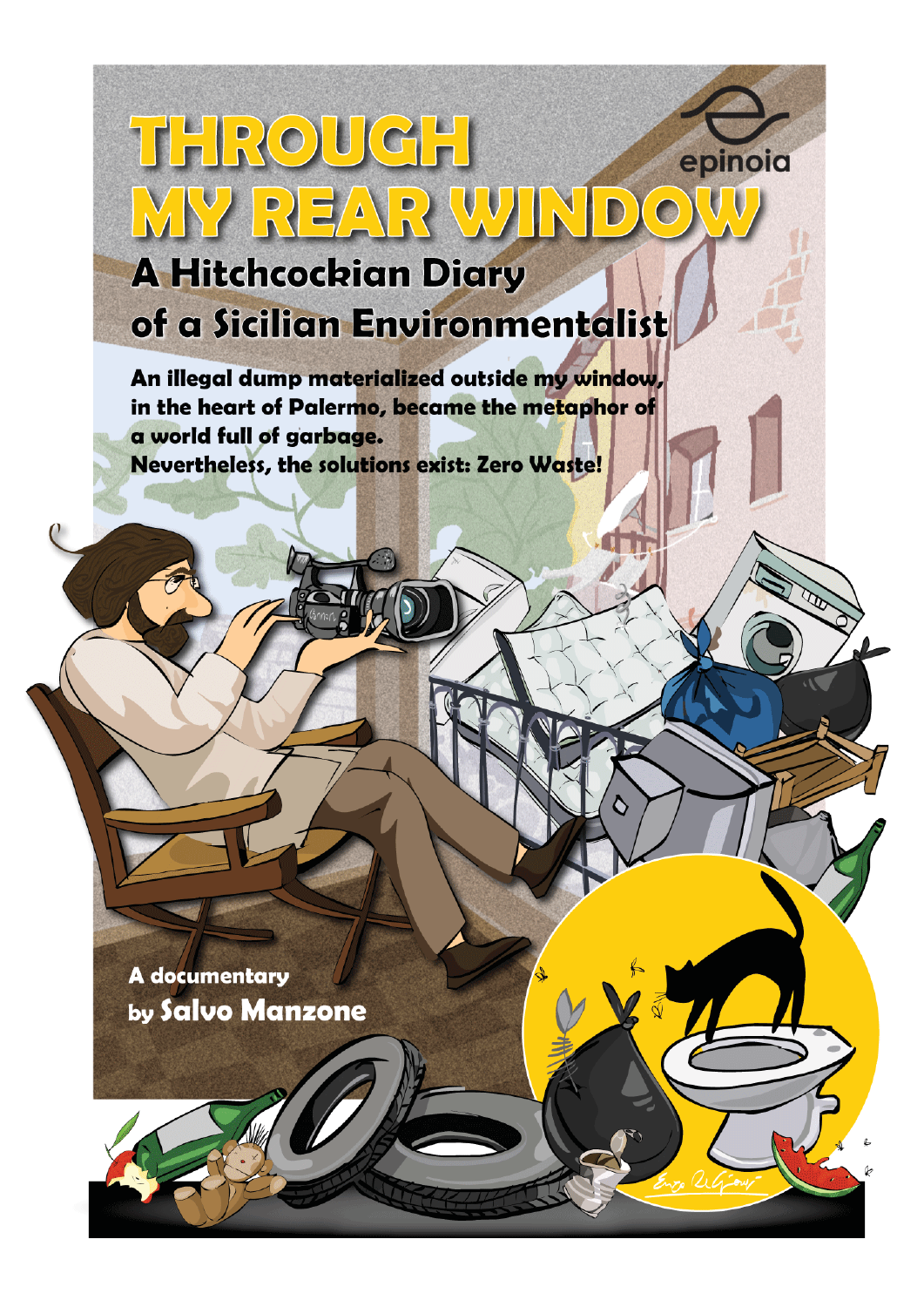## **SYNOPSIS**

Coming back to Palermo, my hometown, I discovered an open-air illegal dump, "magically" appeared under my window!

Both the neighbours and public administration thought this was the normality. For Jeff, main character in the movie "Rear Window" directed by Hitchcock, as well as for me, it became an obsession: I started investigate on this environmental crime. I scrutinized it day and night as if it were a mutant living being. Looking for the culprits, I kept an eye on my "irreproachable" neighbours; I urged as I could the local administration a bit deaf; I vented with local newspapers and television stations, which published articles and televised reports.

With my tired eyes, I saw this monster becoming, at first, metaphor of the city, and then of the whole world, that is filling up with waste, just like a dump.

So my research goes beyond the narrow horizon of my window: I met the waste pickers' marginal humanity, I investigated the waste crisis and the convoluted mechanisms of the separate collection, I sniffed around the (mal)functioning of the sorting and composting centres, going as far as trespassing illegally in Bellolampo landfill. What emerged from this smelly trip, however, is only the waste's inevitability.

Then, looking for new perspectives and alternative solutions, I discovered the environmental movement *Zero Waste* and met its founder, the American Paul Connett, a kind of crazy preacher who goes around the world telling everybody that waste does not exist. And I did even believe he is right!

When I came back on the balcony, however, my "personal" dump is far from gone. I left Palermo disappointed and tired.

A few years later, out of the blue and without knowing who the supervisor was, the area began slowly to be reclaimed. Suddenly, I left Paris headed to Palermo, but I realized that this was just a cosmetic move: the working program was suspended and the city's paralysis thickened in new waste.

At national level *Zero Waste* strategy is convincing more and more and changing the mentality of the citizens and authorities, but here in Palermo bad habits stagnate like water in "my" garbage garden.

Will my dump ever be truly reclaimed?!

#### **THE CHARACTERS**

In addition to Salvo, become unwillingly main character and guide in the world of waste, other protagonists are: Paul Connett, the competent scientist and at the same time entertaining lecturer; Franco La Cecla, the classy anthropologist; Antonio Lavieri, the sophisticated linguist; Patricia Sciuto, a committed Zero Waste environmentalist; Giorgio Ciaccio, the young activist, now M5S regional deputy; Enzo Picone and Gabriele Dulcetta, the waste pickers; Aurora Pullara, the experienced journalist; Milena Gentile, the valiant city councillor; Franco Ribaudo, the revolutionary mayor of Marineo; Rossano Ercolini, president of Zero Waste Italy and winner in 2013 of the Goldman Environmental Prize.

## **ROUGH CUT AND TRAILER**

**Rough cut 2014** <https://youtu.be/ALNF0fs6Kw4>(85', it & eng) available with youtube English subtitles Trailer 2015 [https://vimeo.com/epinoia/trailer\\_finestra\\_sul\\_porcile](https://vimeo.com/epinoia/trailer_finestra_sul_porcile) (3', it & eng) Trailer 2011 version<https://youtu.be/rV7dNcixEQU>(6', it & eng & fr) Project website [http://window.epinoia-prod.com](http://window.epinoia-prod.com/) 

#### **STATUS OF FILM**

The project won the fund of Sicilia Film Commission (70.000€). It also won the Challenge Sony - Le Repaire contest in France (the technical support of SONY, equivalent to  $10,000 \oplus$  and the Special Mention of the project at the Workshop Sotto il Castagno di Marcarolo.

Most of the documentary has been already shot between 2011 and 2012, but I continued to shot the evolution of the dump until 2016. In 2013 I edited a rough cut of 85 min, also available with English subtitles. I am looking for a co-producer and distributor, in order to conclude the project within the year.

#### **TECHNICAL INFO**

**Director :** Salvo Manzone **Producer :** Salvo Manzone, Epinoia association **Cinematographer :** Luca Casavola **Production manager :** Emanuela Righi **Editing :** Salvo Manzone, Gabriele Galligani **Sound :** Danilo Romancino **Musics**: Piero Palazzo, Francesco Guaiana, etc. **Duration**: 52' and 85'

Through my Rear Window by Salvo Manzone http://rear-window.epinoia-prod.com 1